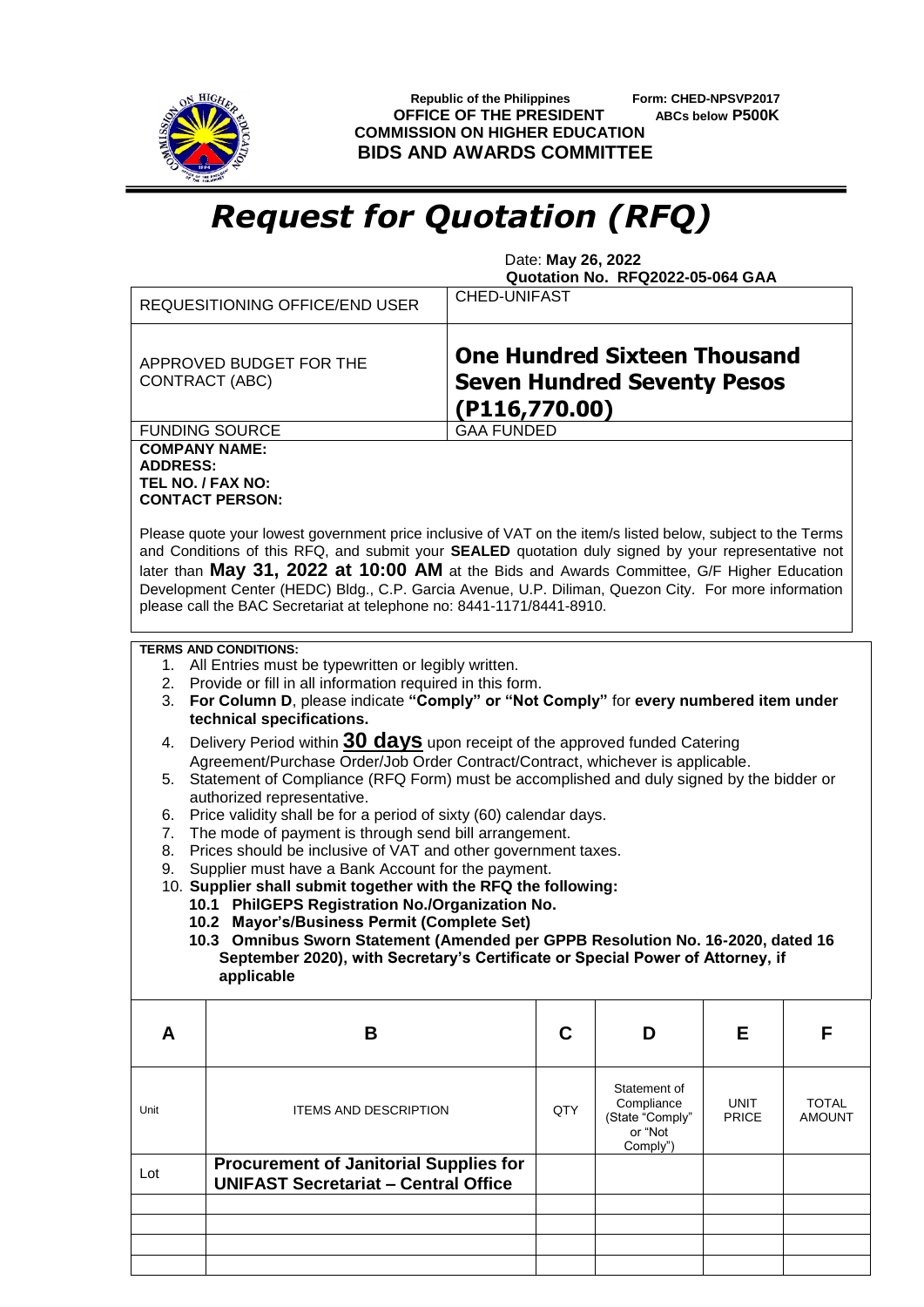| <b>Technical Specifications</b>     |  |  |
|-------------------------------------|--|--|
| 1. Detergent Powder 1 Kg            |  |  |
|                                     |  |  |
| Qty: 25 packs                       |  |  |
|                                     |  |  |
| 2. Carpet Cleaner per 1 Gallon      |  |  |
| Qty: 25 Gallons                     |  |  |
|                                     |  |  |
| 3. Trash bag XXL                    |  |  |
|                                     |  |  |
| Qty: 55 packs                       |  |  |
|                                     |  |  |
| 4. Rags (Square)                    |  |  |
| Qty: 50 packs                       |  |  |
|                                     |  |  |
| 5. Glue Board Rat Trap              |  |  |
|                                     |  |  |
| Qty: 51 pcs                         |  |  |
|                                     |  |  |
| 6. Multi Insect Killer 600 ml       |  |  |
| Qty: 30 cans                        |  |  |
|                                     |  |  |
| 7. Dishwashing Liquid per 1 Gallon  |  |  |
|                                     |  |  |
| Qty: 30 Gallons                     |  |  |
|                                     |  |  |
| 8. Scouring pad Sponge              |  |  |
| Qty: 50 pcs                         |  |  |
|                                     |  |  |
| 9. Broom Stick                      |  |  |
|                                     |  |  |
| Qty: 5 pcs                          |  |  |
|                                     |  |  |
| 10. Mop Bucket with wringer and mop |  |  |
| Qty: 3 pcs                          |  |  |
|                                     |  |  |
| 11. Spin Mop and Bucket             |  |  |
|                                     |  |  |
| Qty: 2 pcs                          |  |  |
|                                     |  |  |
|                                     |  |  |
|                                     |  |  |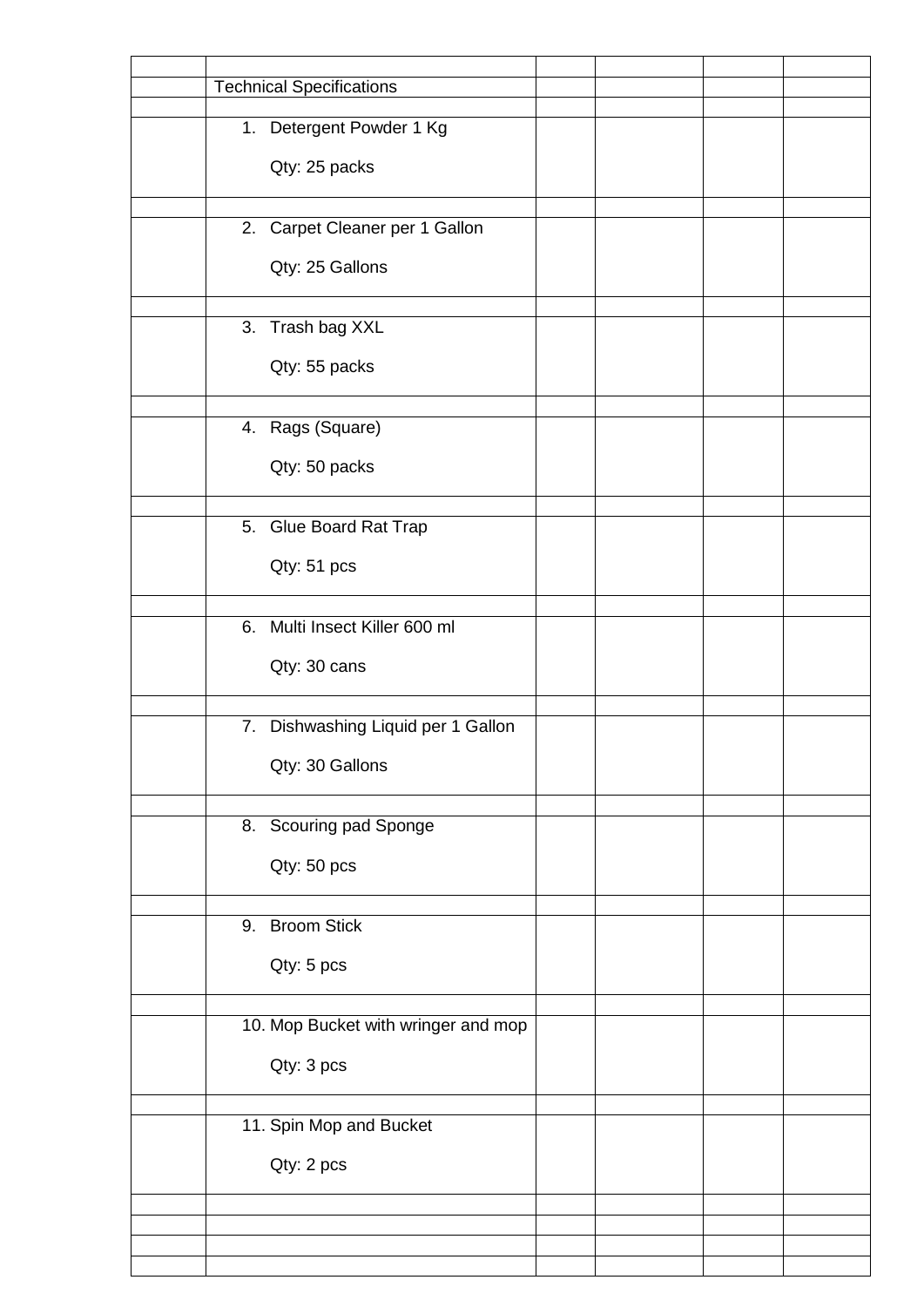| 12. Trash can wheels 80L                                               |  |  |
|------------------------------------------------------------------------|--|--|
|                                                                        |  |  |
| Qty: 4 pcs                                                             |  |  |
|                                                                        |  |  |
| 13. Liquid Handsoap per 1 Liter                                        |  |  |
|                                                                        |  |  |
| Qty: 50 bottles                                                        |  |  |
|                                                                        |  |  |
| 14. Dust and wetcontrol floor mats                                     |  |  |
| Qty: 10 pcs                                                            |  |  |
|                                                                        |  |  |
|                                                                        |  |  |
| 15. Dustbin/Trashbin for office                                        |  |  |
|                                                                        |  |  |
| Qty: 25 pcs                                                            |  |  |
|                                                                        |  |  |
| 16. Shoes Disinfectant mat                                             |  |  |
|                                                                        |  |  |
| Qty: 10 pcs                                                            |  |  |
|                                                                        |  |  |
| 17. Delivery within 30 calendar days<br>upon receipt of Purchase Order |  |  |
|                                                                        |  |  |
| 18. Prices should be VAT inclusive                                     |  |  |
| and other government taxes                                             |  |  |
|                                                                        |  |  |
| 19. Warranty: 6 months                                                 |  |  |
| 20. Mode of payment: Send bill                                         |  |  |
|                                                                        |  |  |
| <b>PLEASE</b><br><b>DOWNLOAD</b><br><b>THE</b>                         |  |  |
| <b>ATTACHED</b><br><b>ASSOCIATED</b>                                   |  |  |
| <b>COMPONENT</b><br><b>(REQUEST</b><br><b>FOR</b>                      |  |  |
| <b>QUOTATION FORM)</b>                                                 |  |  |
|                                                                        |  |  |

## *Request for Quotation No.* **RFQ2022-05-064 GAA**

After having carefully read and accepted your General Conditions, I/We quote you on the item/s at prices note above.

> \_\_\_\_\_\_\_\_\_\_\_\_\_\_\_\_\_\_\_\_\_\_\_\_\_\_\_\_\_\_\_\_\_\_\_ Signature over Printed Name / Date

Quotations shall be compared and evaluated on the basis of the following criteria:

- 1. Completeness of submission
- 2. Compliance with Technical Specifications
- 3. Price

The supplier who submitted the lowest calculated responsive quotation shall be awarded the Purchase Order (P.O.) after evaluation by the Bids and Awards Committee (BAC).